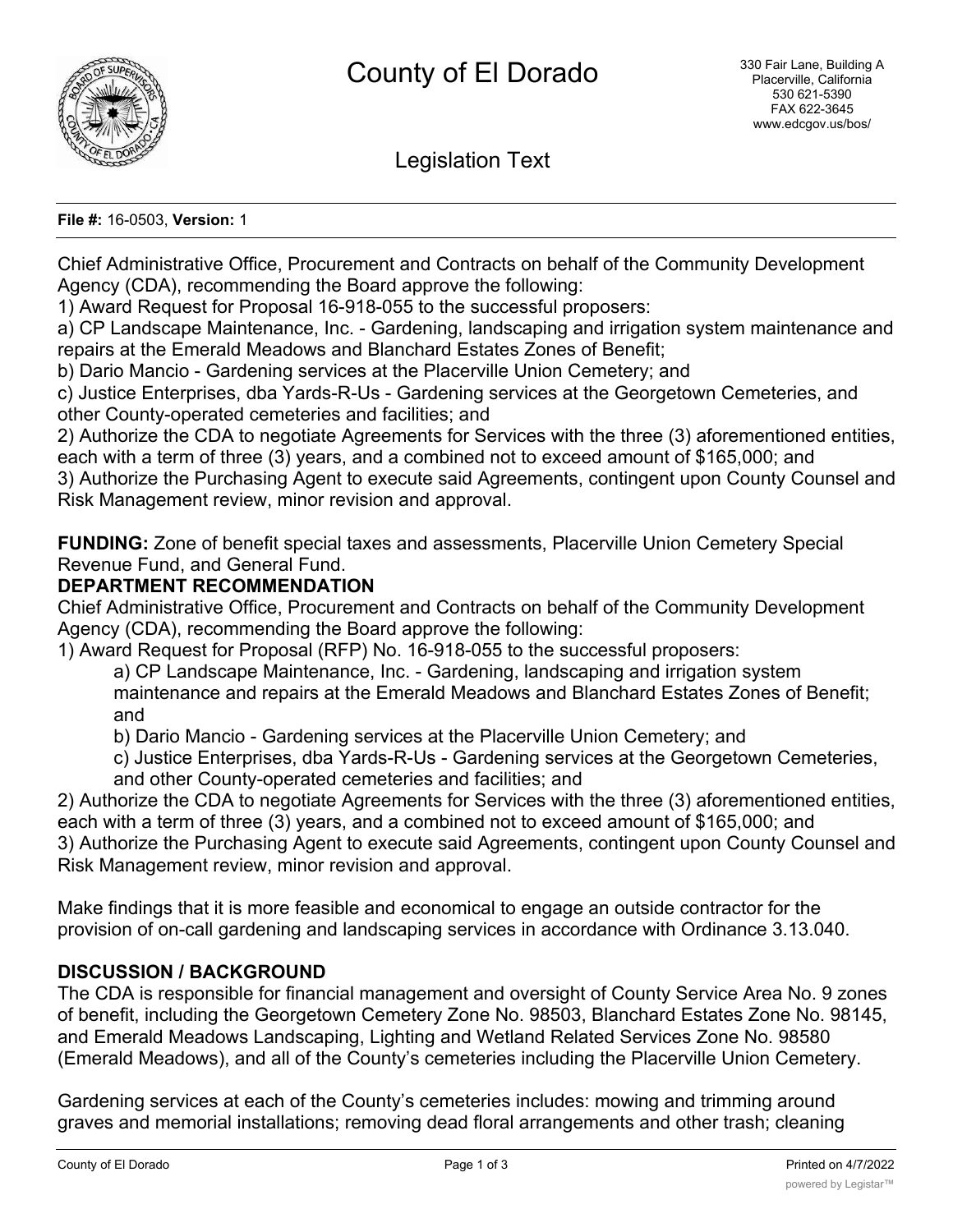debris form public areas, mausoleums and columbaria; and removing green waste.

The Georgetown Cemetery Zone of Benefit provides funding for gardening services at the Georgetown Pioneer Cemetery, the Renke Annex to the Georgetown Pioneer Cemetery, and the Georgia Slide Cemetery through a special tax. Services at Placerville Union are currently funded from a long-term maintenance account from monies provided to the County with transfer of responsibility for and title to the cemetery in 2006. Services at all other County cemeteries are paid from the General Fund.

Gardening and landscape maintenance services at Emerald Meadows and Blanchard Estates include (in addition to mowing and trimming) minor trimming of trees, bushes and shrubs, inspecting plantings for presence of disease or insect infestation, routine sprinkler and irrigation system maintenance and repairs, replacing "seasonal color" plantings, trees and other plants and repairing split rail fencing. Gardening and landscape maintenance services and irrigation system maintenance and repair services for Emerald Meadows and Blanchard Estates are paid from the annual benefit assessments for the zones.

Following its formation, the CDA conducted a competitive process for all contracts for services utilized by the various divisions. Contracts for gardening and landscape maintenance services described herein had been recently executed; therefore, these services were not included in a bid, RFP or request for qualifications at that time.

Gardening and landscape maintenance services are not Public Projects as defined in Public Contract Code section 22002(c). Consistent with the County's Procurement Policy for Services as revised on 10/22/13 (BOS Policy C-17, Section 7.0) and the County's Purchasing Ordinance code section 3.12, the CDA submitted a request to the Purchasing Agent to conduct an RFP process for gardening and landscape maintenance services for the County's cemeteries and zones of benefit.

The following considerations were made prior to requesting the RFP:

- Skills and qualifications required to perform the work are similar to those of grounds maintenance staff; however, the aggregate amount of work required annually is insufficient to warrant the addition of County staff.
- · The facilities requiring routine maintenance are located in three distinct areas: Georgetown, Cameron Park, and Placerville. The time required for travel among the three distinct areas, and the seasonal, sporadic, concentrated need for services at the cemeteries before Memorial Day and Veterans' Day negatively impact the availability of County employees to perform the work.
- · Independent contractors are available in each general area to perform the work on an on-call basis.

Some, but not all of the services included in the RFP require a C27-Landscaping Contractor License from the State Contractors License Board, such as irrigation system maintenance and repairs. The RFP was structured so that a proposer could submit the proposal according to the firm's qualifications and preferred work locations. RFP 16-918-055 closed on April 1, 2016. Four responses